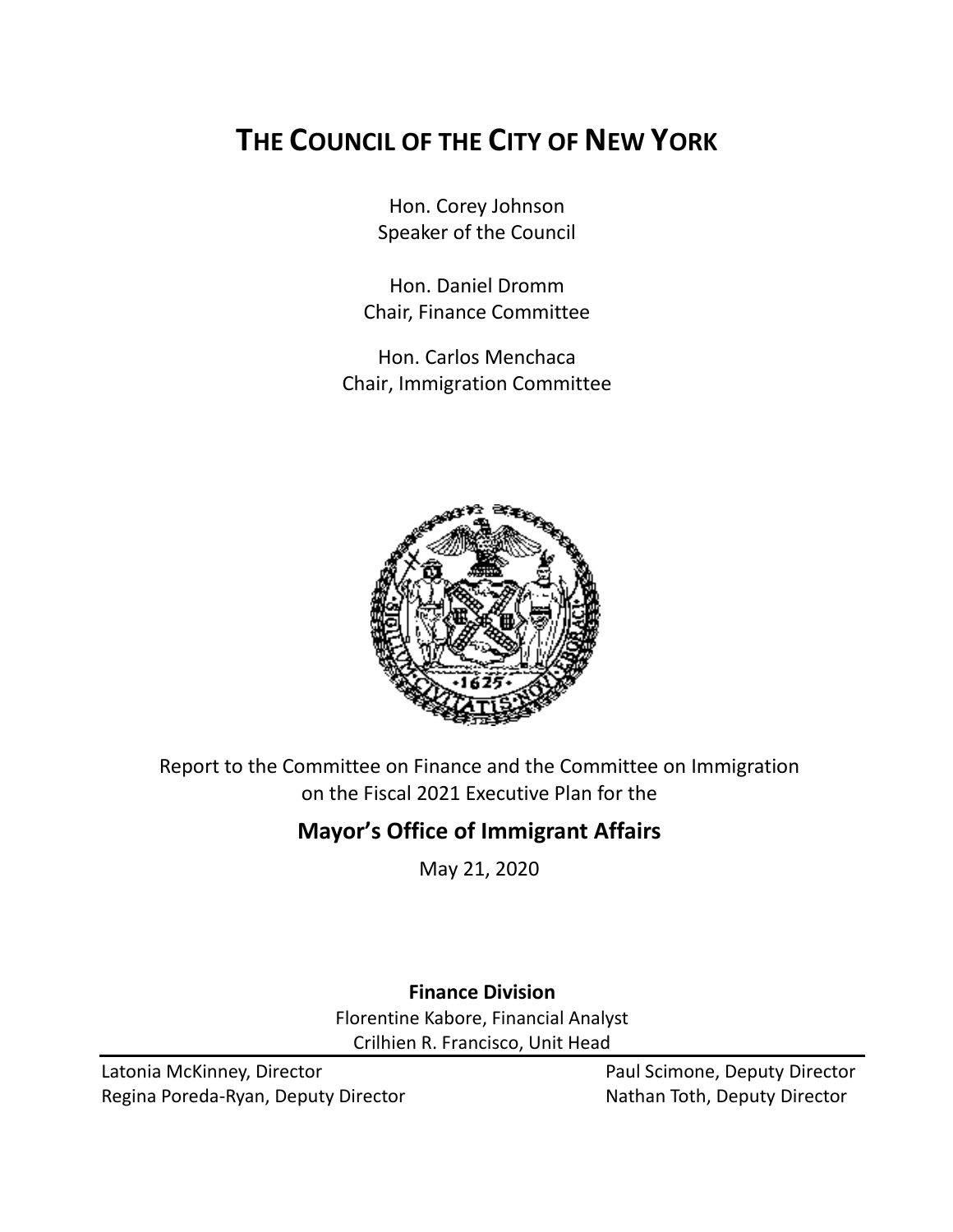## Immigrant Services Overview

This report presents a review of the Mayor's Office of Immigrant Affairs' (MOIA) Fiscal 2021 Executive Budget. The section below presents an overview of MOIA's budget and other agency programming and how it has changed during Fiscal 2021. This is followed by the Council's Fiscal 2021 Budget Response proposals related to immigrant New Yorkers, followed by a review of the significant budget actions introduced in the Fiscal 2021 Executive Budget. Major issues related to MOIA's budget and other City agencies are then discussed.

For additional information on the budget for major immigration services and various programs, please refer to the Fiscal 2021 Preliminary Budget Report for MOIA at: [https://council.nyc.gov/budget/wp-content/uploads/sites/54/2019/03/MOIA2020.pdf.](https://council.nyc.gov/budget/wp-content/uploads/sites/54/2019/03/MOIA2020.pdf)

#### MOIA Funding Summary

Below is a summary of key funding changes by agency when comparing the Fiscal 2021 Executive Budget to its Fiscal 2020 Adopted Budget.



#### **Figure 1: MOIA Financial Summary**

The Fiscal 2021 Executive Plan proposes \$818,000 for the Mayor's Office of Immigrant Affairs in Fiscal 2021, which represents an increase of \$7,000 or less than one percent, when compared to the Fiscal 2020 Adopted Budget of \$811,000. The proposed budget for MOIA in Fiscal 2021 is unchanged from the Fiscal 2021 Preliminary Plan released in January 2020.

## New in the Executive Budget

The Fiscal 2021 Executive Plan introduces \$2.2 million in other adjustments, and \$500,000 in savings in Fiscal 2021.

#### *Other Adjustments*

• **Census Outreach Funding.** The Fiscal 2021 Executive Plan includes \$2.2 million in Intra City funds to support census operation. This funding for the census is included in the following agencies: New York Public Library, Brooklyn Public Library, Queens Borough Public Library and the City University of New York.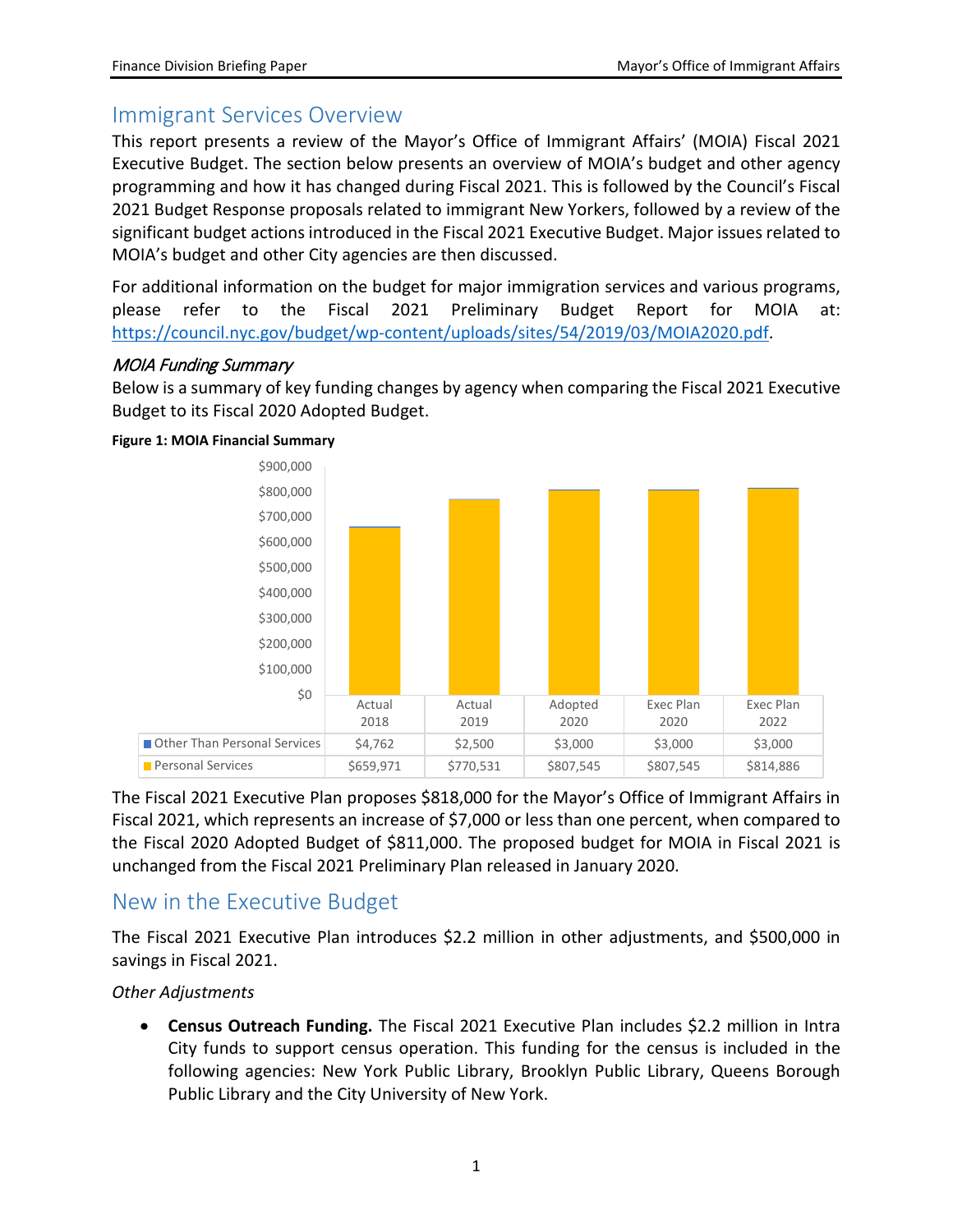• **IDNYC.** The Fiscal 2021 Executive Plan includes an adjustment of \$737,000 in Intra City funds for IDNYC to continue the public education campaign on the program.

#### *Savings*

• **IDNYC - Savings.** A savings of \$500,000 in Fiscal 2020 and \$1.4 million into the outyears is included in the Fiscal 2021 Executive Plan. These are administrative savings relating to technology services, maintenance, and licensing that were utilized at lower amounts than initially anticipated.

### COVID-19 Impact on New York City Immigrants

The COVID-19 pandemic continues to negatively impact immigrants across New York City. However, despite contributing nearly \$460 billion in 2018 in taxes to federal, state and local governments, $1$  undocumented immigrants and mixed-immigration status couples were omitted from the federal coronavirus relief bill that authorized checks of up to \$1,200 to most taxpayers. There are more than half a million of undocumented immigrants in the City and the State and New York City has not created an alternative stimulus initiative to support those left behind by the federal administration.

#### Economic and Financial Impact

The COVID-19 leads to a widespread health and economic consequences. On March 27, 2020 Congress passed the Coronavirus Aid, Relief, and Economic Security Act (CARES Act). Soon after, New Yorkers have begun receiving their stimulus checks authorized by the CARES Act. However, the emergency assistance bill excludes nonresident aliens from eligibility.<sup>[2](#page-2-1)</sup> Undocumented immigrants and their families are not part of those who will be receiving these stimulus checks since to qualify for the Internal Revenue Services' (IRS) Economic Impact Payments individuals must be a U.S. citizen or U.S. resident alien and have a social security number. Additionally, the IRS added that only married couples in which both partners have valid Social Security numbers will receive stimulus checks.

On April 16<sup>th</sup>, Mayor de Blasio announced a partnership with the Open Society Foundation to establish the New York City COVID-19 Immigrant Emergency Relief program. This involves a \$20 million donation that will be allocated to 20,000 immigrant workers and their families who have largely been excluded from the federal COVID-19 relief programs. The NYC Mayor's Office of Immigrant Affairs and the Mayor's Fund to Advance New York City are tasked with creating a citywide network of community-based organizations and worker centers will disseminate onetime emergency relief payments to eligible New Yorkers in the following amounts:

- \$400/individual;
- \$800 for couple or single parent with children;
- \$1,000 for family with multiple adults and children; and/or
- where identified increased additional supports.

#### Health and Mental Health

The public charge rule, which threatens the permanent status for immigrants who utilize certain public benefits, has already caused many immigrants to forgo food stamps and other programs before the pandemic. The United States Citizenship and Immigration Services (USCIS) has

<span id="page-2-0"></span> <sup>1</sup> <https://www.newamericaneconomy.org/locations/national/>

<span id="page-2-1"></span> $2$  Proposed Sec. 6428(e)(3)(a)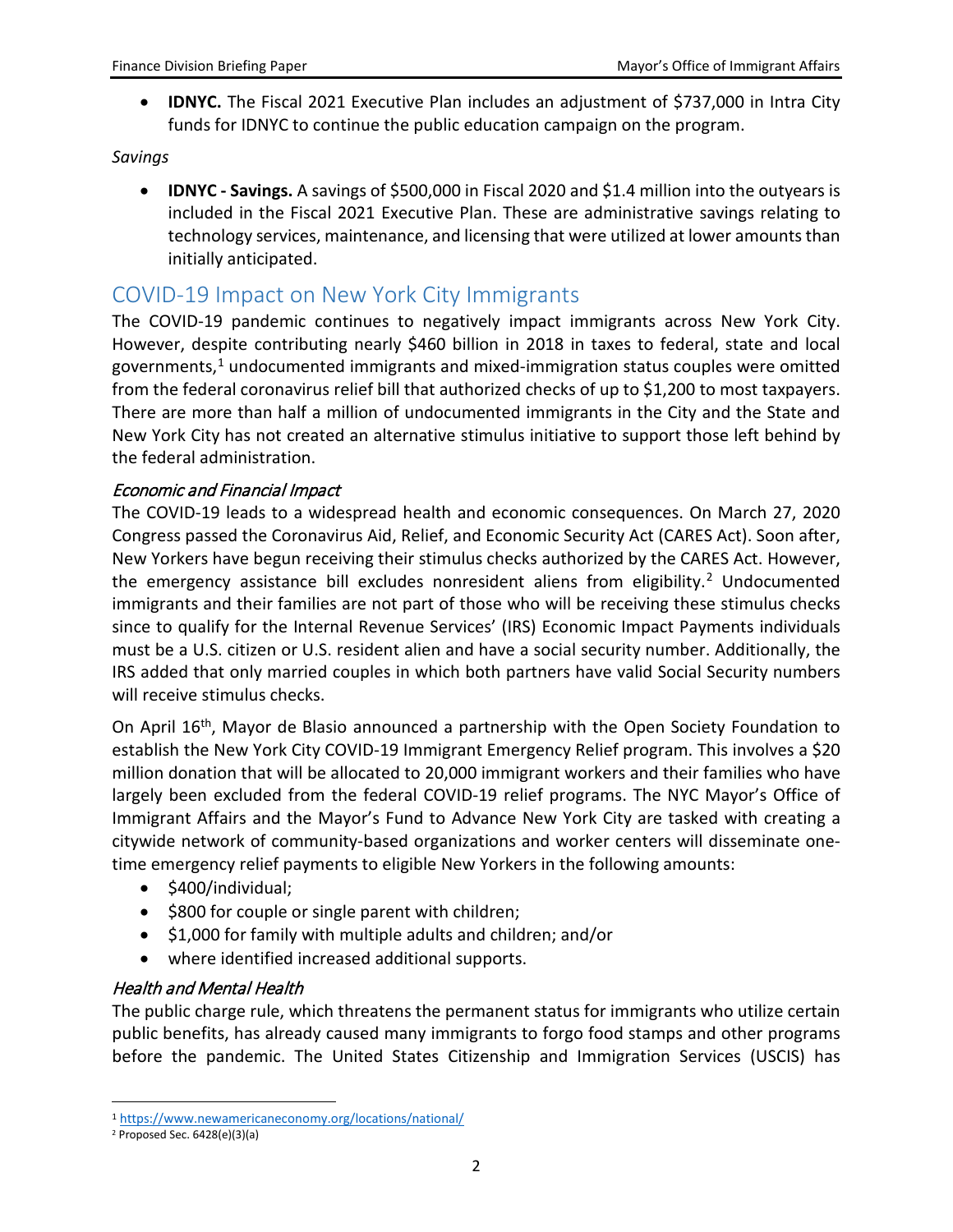announced that treatment and preventive services for COVID-19 will not negatively impact the outcome for any person subject to the "public charge" test, even if the treatment and/or preventive services are provided or paid for by one or more public benefits considered under the "public charge" test. However, advocates are reporting that many immigrants are now even too scared to get tested and treated for COVID-19 because of the public charge rule. As it has been noted, the COVID-19 contagion has exposed New York City inequities in the immigrant neighborhoods far more quickly than others.

The Borough of Queens and Bronx are mostly populated by immigrant' communities. The City's public hospital - Elmhurst Hospital Center - was one of the facilities hardest-hit by the virus. For many immigrants, the fear of getting sick is heightened by the prospect of becoming homeless. Despite the City's social distancing policies, immigrant communities will continue to be tested positive because they lack access to healthy food; the majority of them live in larger households, and because they have limited access to higher-paid jobs, specially the undocumented ones, therefore they are in constant contact with people.

#### Immigrant Small Business

Immigrant workers and small business owners make up a large percentage of the industries that have been most harmed by the coronavirus. The major industries include grocery stores, dry cleaners, nail salons, restaurants and gas stations. It is clear that business closures disproportionately impact immigrant families. Researchers estimate that the industries that have been most impacted include the food services industry, leisure and entertainment businesses, and retail  $3$  – all of whom employ large numbers of immigrants.<sup>[4](#page-3-1)</sup> As an example, the number of the food service industry opened to the public was down by almost 30 percent as March 18<sup>th [5](#page-3-2)</sup>

The Robin Hood Foundation (RH) provides grants to restaurant industry employees who have been adversely impacted by COVID-19 financially, whether through a decrease in wages or loss of employment that results in a lack of resources to pay for essential expenses. Each approved application will be subject to a one-time grant of \$500 that will be disbursed directly to the applicant.

California has an estimated two million undocumented immigrants and has been the most responsive state in the nation when it comes to giving benefits to immigrants living in the country illegally. Governor Gavin Newsom has announced that the State will use a mix of taxpayer money and charitable contributions to give cash payments of \$500 each for 150,000 undocumented adults during the coronavirus outbreak. In 2019, California became the first state to give taxpayer funded health benefits to low-income adults 25 and younger who are undocumented.

## Fiscal 2021 Preliminary Budget Response

The Preliminary Budget was released in January 2020; the City's fiscal position was entirely different. The threat of COVID-19 was not factored into the Preliminary Financial Plan. During the intervening three months, COVID-19 has drastically impacted the City's health care system and the economy.

 <sup>3</sup> <https://joinhomebase.com/blog/real-time-covid-19-data/>

<span id="page-3-1"></span><span id="page-3-0"></span><sup>4</sup> The Migration Policy Institute also found that immigrants made up 25% of workers in the construction industry, 20% of workers in the accommodation, recreation, and food services industry, 19% of the transportation/warehousing and manufacturing industries, and 14% of the retail industry[. https://www.migrationpolicy.org/data/state-profiles/state/workforce/US.](https://www.migrationpolicy.org/data/state-profiles/state/workforce/US)

<span id="page-3-2"></span><sup>5</sup> <https://joinhomebase.com/blog/real-time-covid-19-data/>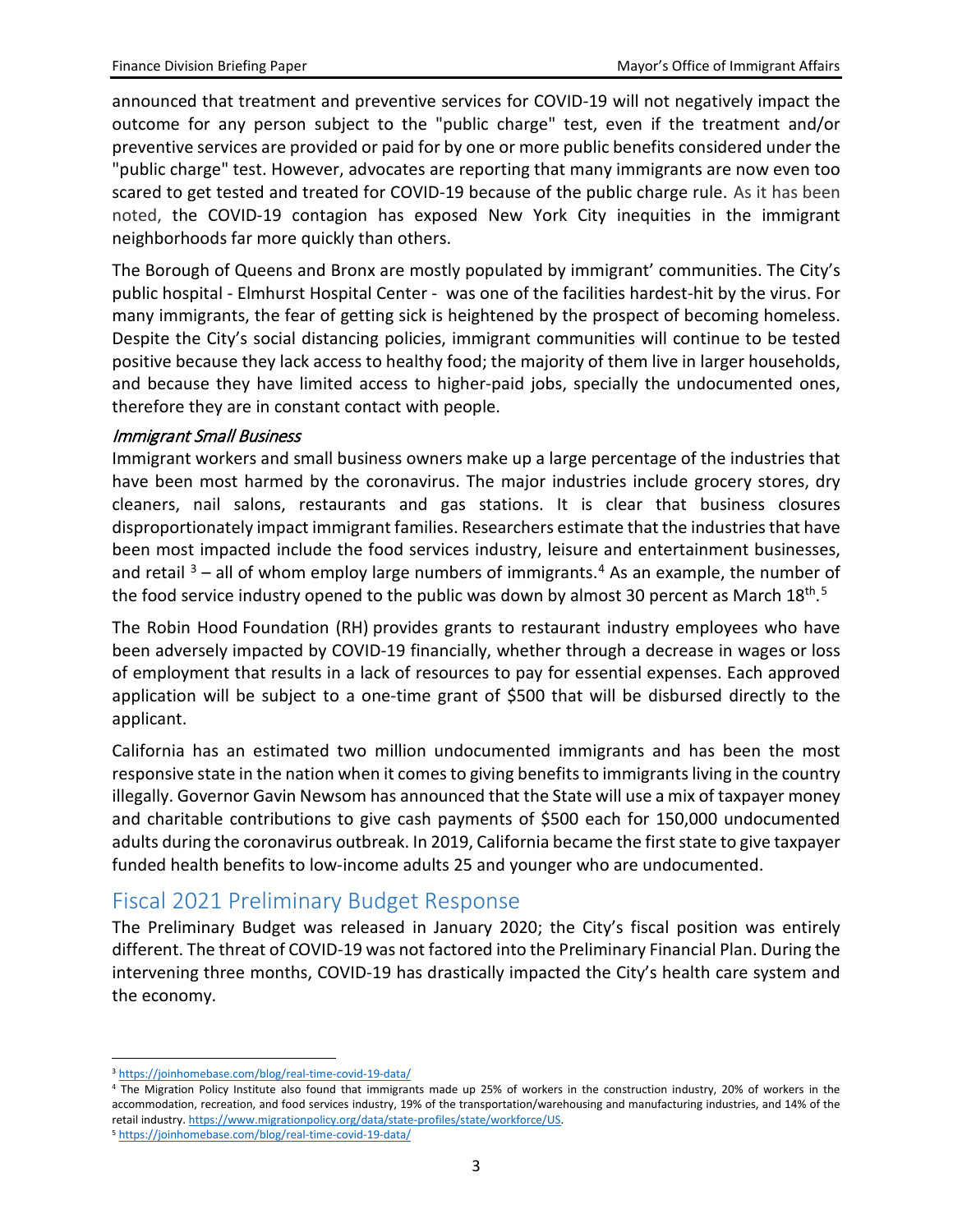Therefore, the response to the Preliminary Budget that the Council offers this year contains an estimation of the components of the baseline budget that are essential and must be preserved even in the face of impending budget cuts. Additionally, the Council made the tough decisions about where to find savings and efficiencies to protect the safety net programs.

The Council offers guidance for the reimbursement of costs pursuant to discretionary awards made in Fiscal 2020, and specifically for the period between March 23, 2020 and June 30, 2020. The Council values our not-for-profit partners and the critical services that they provide for the residents of New York City.

The COVID-19 pandemic has created significant financial uncertainty for many providers and policies were to be set forth to afford a measure of certainty and outline the ability of providers to be reimbursed for eligible work performed. Moreover, the City designed guidelines on which activities, programs and services are "essential" and "not essential" that will be applied for the remainder of Fiscal 2020. Among those essential services were included providers of basic necessities to economically disadvantaged populations.

### New York City Council Immigrant Initiatives

Several items the City Council advocated for that were included in the Fiscal 2020 Adopted Budget are not funded in Fiscal 2021. For Fiscal 2020, the City Council included \$55 million for immigrant services that reflect the Council's continued commitment to ensuring that immigrant New Yorkers have access to legal assistance, health services, and other supports. The table below shows the thirteen initiatives not funded in Fiscal 2021, followed by brief descriptions of these services.

| Fiscal 2020 Council Initiatives ('000s) |              |                                          |               |                                                       |
|-----------------------------------------|--------------|------------------------------------------|---------------|-------------------------------------------------------|
| #                                       | Agency       | <b>Initiative</b>                        | <b>Amount</b> | <b>Target Population</b>                              |
| 1                                       | <b>HRA</b>   | New York Immigrant Family Unity          | \$16,600      | Indigent immigrants detained                          |
|                                         |              | Project                                  |               |                                                       |
| 2                                       | <b>DYCD</b>  | <b>Adult Literacy Initiative</b>         | 12,000        | Adults                                                |
| 3                                       | <b>DCLA</b>  | Cultural Immigrant Initiative            | 7,395         | Individuals interested in various immigrant cultures. |
| 4                                       | <b>HRA</b>   | <b>Unaccompanied Minors and Families</b> | 3,982         | Children and families in removal proceedings          |
| 5                                       | <b>CUNY</b>  | <b>CUNY Citizenship NOW! Program</b>     | 3,250         | New York City's immigrant population                  |
| 6                                       | <b>SBS</b>   | Day Laborer Workforce Initiative         | 2,970         | Day laborers in New York City                         |
| 7                                       | HRA          | Immigrant Opportunities Initiative       | 2,600         | New York City's immigrant population                  |
| 8                                       | <b>DOHMH</b> | Immigrant Health Initiative              | 2,000         | New York City's immigrant population                  |
| 9                                       | <b>DFTA</b>  | Senior Centers for Immigrant             | 1,500         | Immigrant seniors                                     |
|                                         |              | Populations                              |               |                                                       |
| 10                                      | <b>SBS</b>   | <b>Construction Site Safety Training</b> | 1,100         | <b>Construction Workers and Subcontractors:</b>       |
|                                         |              |                                          |               | Construction worker apprentices                       |
| 11                                      | <b>DYCD</b>  | Key to the City                          | 700           | New York City's immigrant population                  |
| 12                                      | <b>MOCJ</b>  | <b>Immigrant Survivors of Domestic</b>   | 530           | Young immigrants ages 16-24 affected by domestic      |
|                                         |              | Violence                                 |               | violence                                              |
| 13                                      | <b>HRA</b>   | Low Wage Worker Support                  | 500           | Low-wage workers requiring employment-based civil     |
|                                         |              |                                          |               | legal assistance                                      |
|                                         |              | <b>TOTAL</b>                             | \$55,127      |                                                       |

- 1. **New York Immigrant Family Unity Project (NYIFUP) - \$16.6 million**. This initiative supports the City's legal representation program for New Yorkers detained and facing deportation who cannot afford an attorney. NYIFUP provides services including master calendar, bond and individual merits hearings, appeals, and social work services.
- 2. **Adult Literacy - \$12 million**. The Adult Literacy Program provides instructional and support services to anyone over the age of 16 who is not enrolled or required to be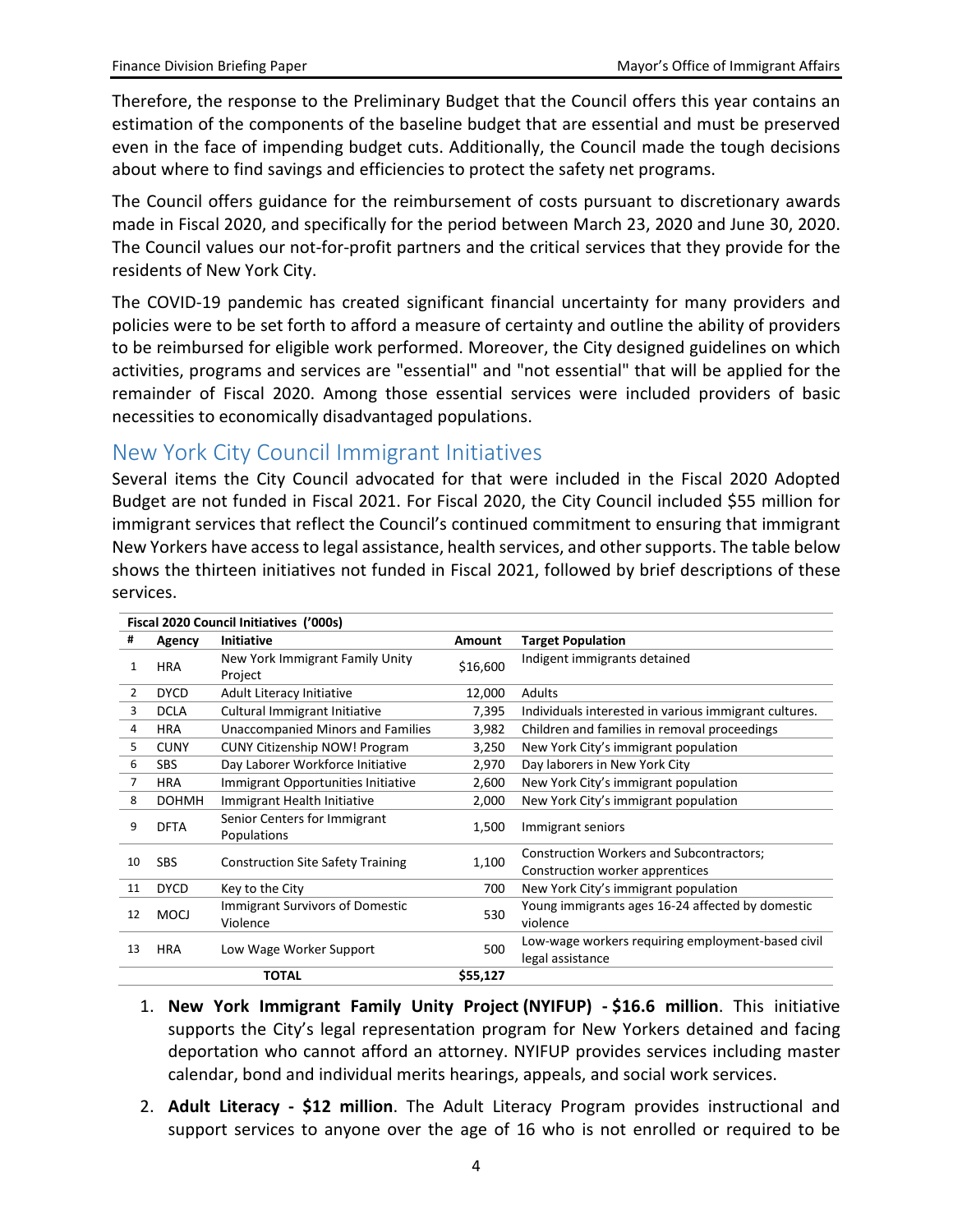enrolled in school and who is unable to speak, read and/or write the English language well enough to participate in education or training programs conducted in English. The program connects participants to a range of reading, writing, English-language and high school equivalency/General Educational Development (GED) Tests preparation programs.

The Council successfully negotiated with the Administration to restore a total of \$12 million for adult literacy services in Fiscal 2020, with the Administration allocating \$8 million, and the Council allocating \$4 million to various community-based organizations, with a focus on increasing the number of adult literacy class seats. The Council continues to lead the way with designating community-based organizations to provide adult literacy classes.

- 3. **Cultural Immigrant Initiative - \$7.3 million**. The Cultural Immigrant Initiative supports programming focused on the cultural history or traditions of an immigrant community in New York City, and helps increase access to unique cultural offerings that focus on immigrant heritages.
- 4. **Unaccompanied Minors and Families - \$3.9 million**. This initiative provides legal counsel for children in removal proceedings, and social services to children appearing on the Juvenile and Surge Dockets in New York Immigration court to ensure due process for minors who are struggling to maneuver the immigration system alone. This initiative will also provide legal services to "Adults with Children" ("AWCs"), to ensure that the adults and their children have access to critical educational, health and mental health services, and, ultimately, the opportunity to become fully integrated members of our community.
- 5. **CUNY Citizenship Now! - \$3.25 million.** CUNY Citizenship Now! is a Council-funded initiative that provides free, high quality, and confidential immigration law services to help individuals and families on their path to citizenship. In partnership with Council Members, attorneys and paralegals offer one-on-one consultations to assess participants' eligibility for legal benefits and assist them in applying when qualified.
- 6. **Day Laborer Workforce Initiative - \$2.9 million**. The Day Laborer Workforce Initiative (DLWI) supports the development of existing day laborer centers in New York City and the expansion of such centers into all five boroughs. Day laborer centers provide a dignified, physical space for day laborers to congregate and seek work. Day laborer centers also reduce the risks of wage theft, workplace hazards, and workplace accidents by providing day laborers with job dispatching services, wage theft legal clinics, referral to critical services, and workforce development trainings.
- 7. **Immigrant Opportunities Initiative - \$2.6 million**. This initiative will focus on programs that decrease health disparities among foreign born and native New Yorkers by focusing on the following three goals: improving access to health care; addressing cultural and language barriers; and targeting resources and interventions.
- 8. **Immigrant Health Initiative - \$2 million**. This initiative supports programs that focus on decreasing health disparities among foreign-born New Yorkers by improving access to health care; addressing cultural and language barriers; and targeting resources and interventions. Additionally, funding will support mental health services for vulnerable immigrant New Yorkers.